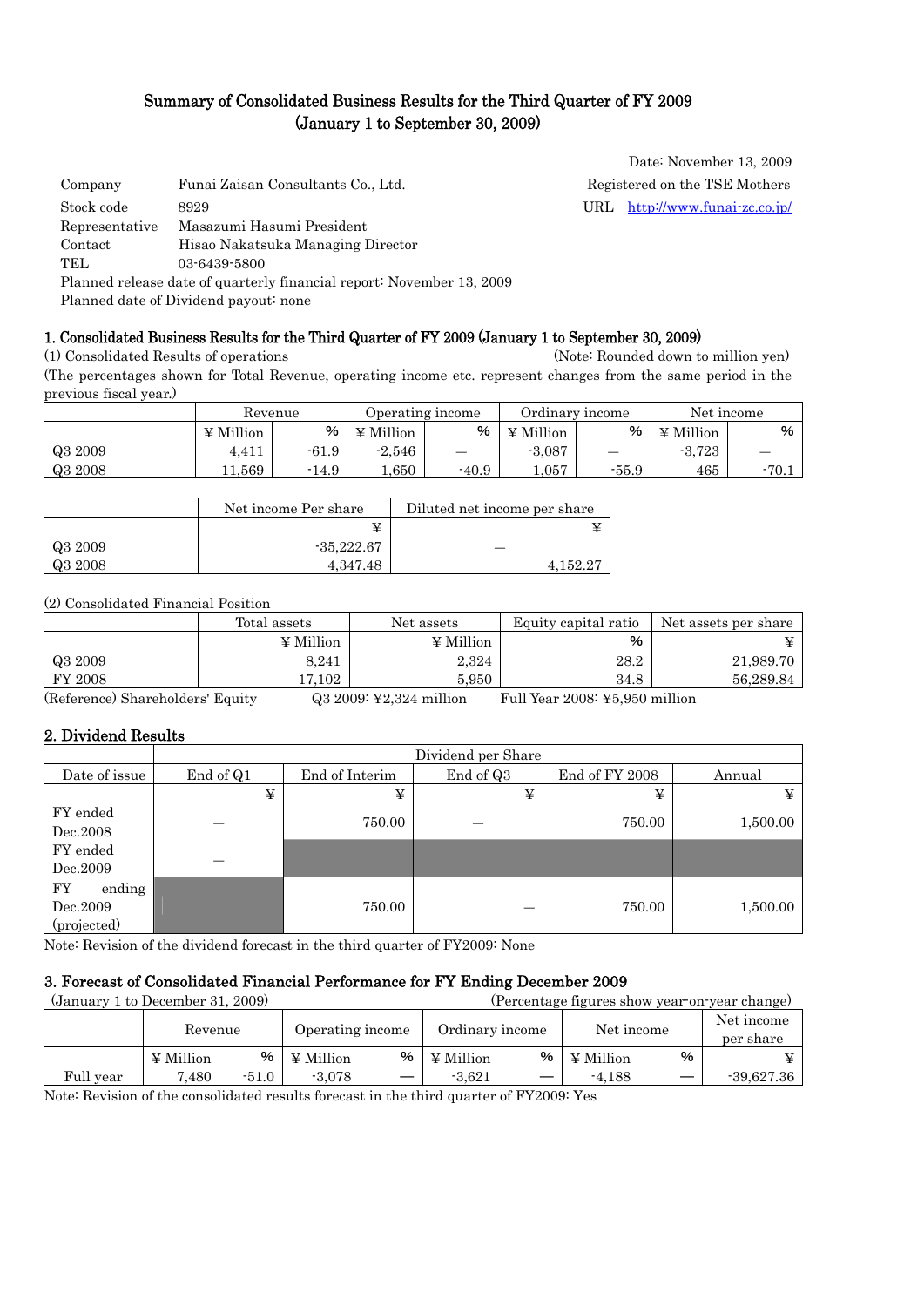## 4. Other

- (1) Important changes to subsidiaries during the period (changes to specified subsidiaries accompanying changes to the scope of consolidation): None
- (2) Adoption of simplified accounting methods and application of special accounting methods for the preparation of quarterly consolidated financial statements: None
- (3) Changes in accounting disposal principles, procedures, and publication methods relating to the creation of consolidated financial statements (recorded as changes to significant items forming the basis for the creation of the consolidated financial statement)
	- i. Changes in accounting principles applied: Yes
	- ii. Other changes: None
- (4) Ordinary shares issued

i. Ordinary shares issued at end of period (including treasury stock) Q1 2009: 110,584 Full Year 2008: 110,584 ii. Treasury stock issued at end of period Q1 2009: 4,879 Full Year 2008: 4,879 iii. Average number of outstanding shares during the period Q1 2009: 105,705 Q1 2008: 104,824

## \*Appropriate use of these results forecasts and other items

1. The above forecasts are based on judgments made in accordance with information available at the time these materials were prepared, and contain numerous uncertainties. Changing conditions and other factors may cause actual results to differ from the results in these forecasts.

2. From the current fiscal year, the Company has applied the "Accounting Standard for Quarterly Financial Reporting" (Accounting Standards Board of Japan (ASBJ) Statement No.12) and the "Guidance on Accounting Standard for Quarterly Financial Reporting (ASBJ Guidance No.14). The Company prepares its quarterly consolidated financial statements in accordance with the Regulations for Quarterly Consolidated Financial Statements.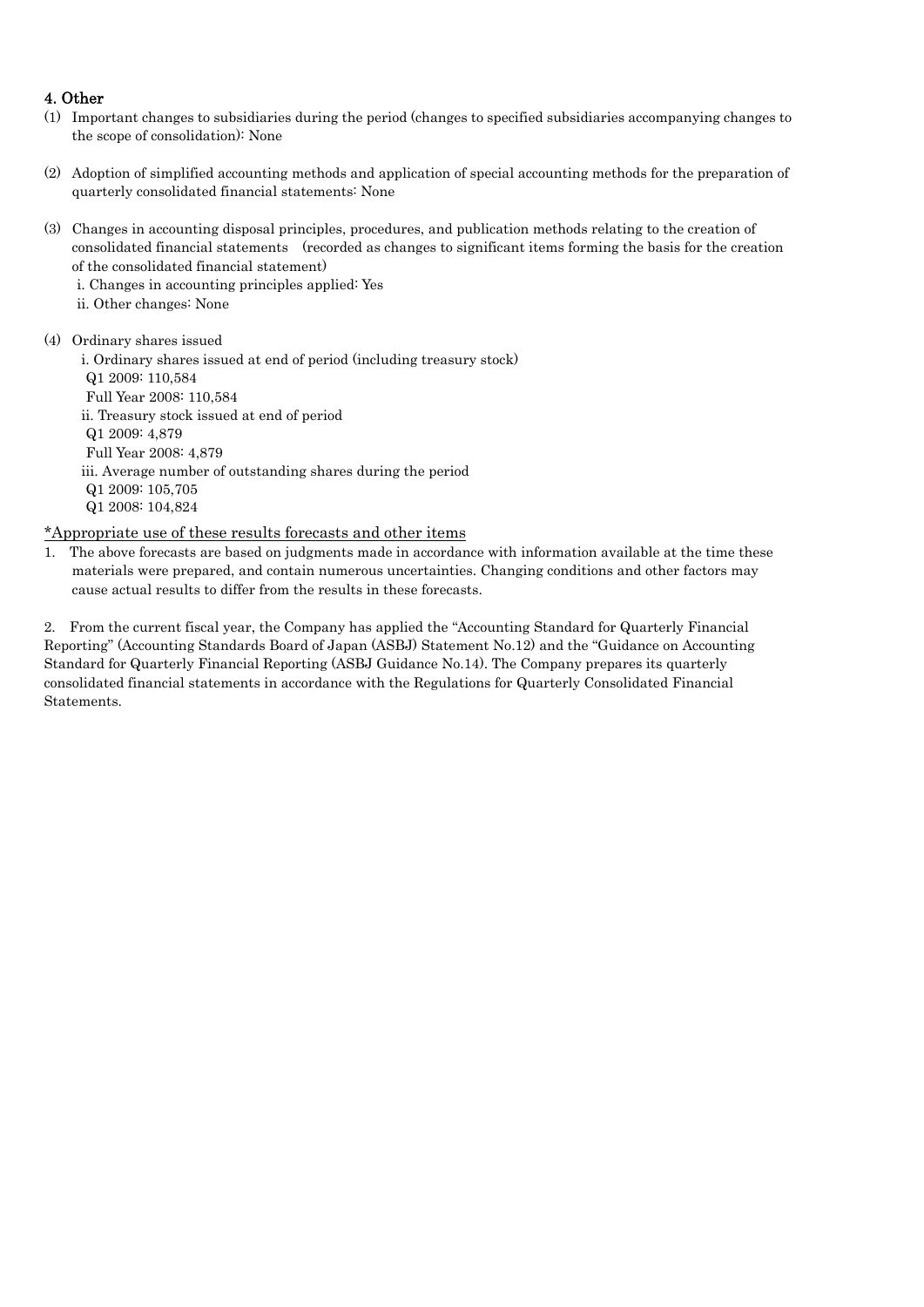#### 5. Quarterly Consolidated financial statements

(1) Quarterly Consolidated balance sheet

|                                   |                                                 | (Thousands of yen)                                                                                      |
|-----------------------------------|-------------------------------------------------|---------------------------------------------------------------------------------------------------------|
|                                   | Current 3rd quarter ended<br>September 30, 2009 | Previous consolidated<br>financial year Summary of<br>consolidated balance sheet<br>(December 31, 2008) |
| Assets                            |                                                 |                                                                                                         |
| Current assets                    |                                                 |                                                                                                         |
| Cash and deposits                 | 1,481,746                                       | 4,532,653                                                                                               |
| Accounts receivable               | 380,076                                         | 365,011                                                                                                 |
| Real estate for sale              | 2,415,305                                       | 5,984,387                                                                                               |
| Bonds bought                      | 391,721                                         | 688,910                                                                                                 |
| Other current assets              | 91,607                                          | 674,976                                                                                                 |
| Allowance for doubtful accounts   | $-5,988$                                        | $-4,026$                                                                                                |
| Total current assets              | 4,754,469                                       | 12,241,912                                                                                              |
| Fixed assets                      |                                                 |                                                                                                         |
| Tangible fixed assets             | 158,539                                         | 257,510                                                                                                 |
| Intangible fixed assets           |                                                 |                                                                                                         |
| Goodwill                          | 655,011                                         | 778,074                                                                                                 |
| Others                            | 49,462                                          | 71,539                                                                                                  |
| Total intangible fixed assets     | 704,473                                         | 849,613                                                                                                 |
| Investments and other assets      |                                                 |                                                                                                         |
| <b>Investment Securities</b>      | 2,303,414                                       | 1,066,286                                                                                               |
| Other assets                      | 320,604                                         | 2,687,258                                                                                               |
| Total Investment and other assets | 2,624,019                                       | 3,753,545                                                                                               |
| Total fixed assets                | 3,487,032                                       | 4,860,670                                                                                               |
| Total assets                      | 8,241,501                                       | 17, 102, 582                                                                                            |
|                                   |                                                 |                                                                                                         |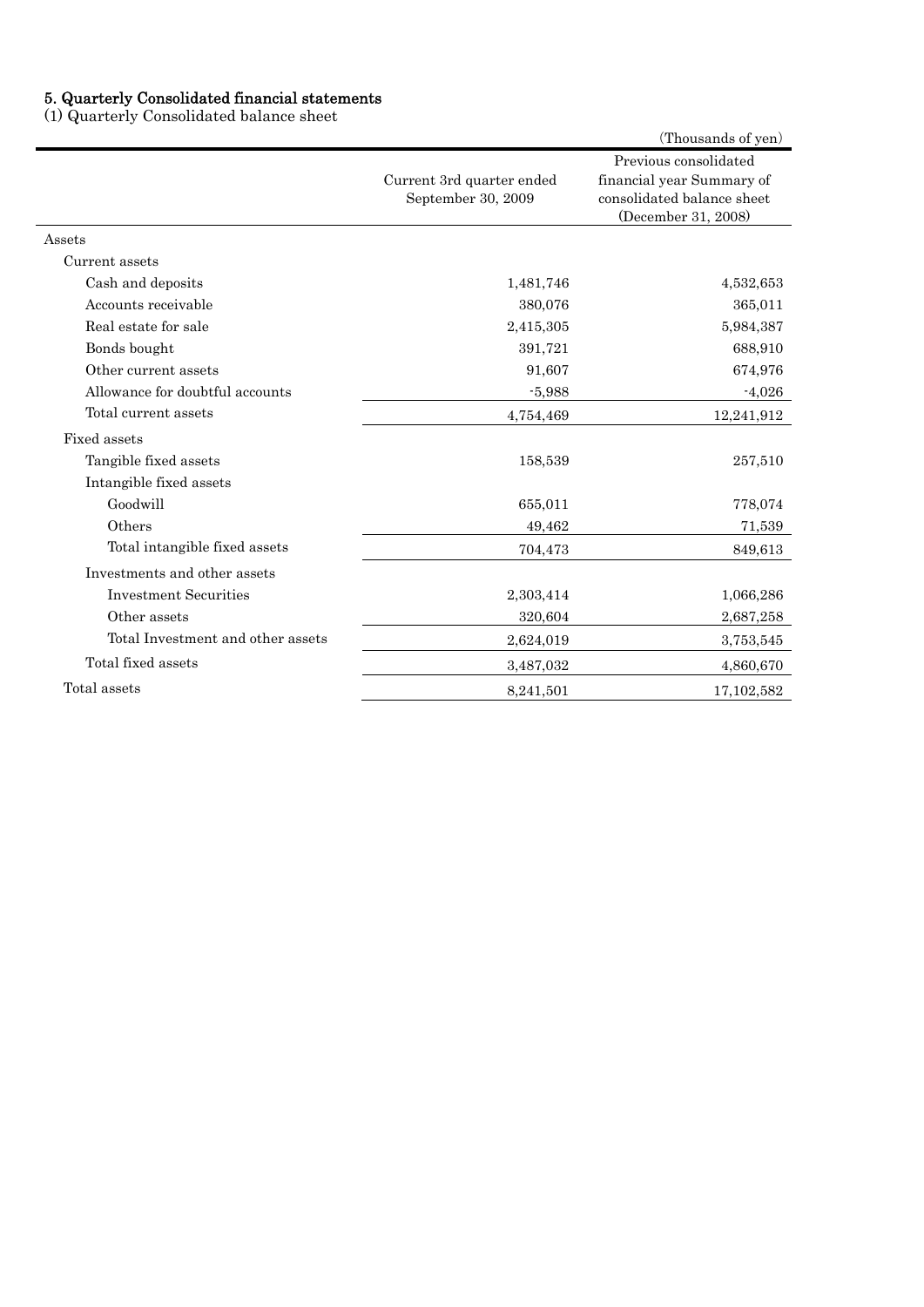|                                                                                                   |                                                 | (Thousands of yen)                                                                                      |
|---------------------------------------------------------------------------------------------------|-------------------------------------------------|---------------------------------------------------------------------------------------------------------|
|                                                                                                   | Current 3rd quarter ended<br>September 30, 2009 | Previous consolidated<br>financial year Summary of<br>consolidated balance sheet<br>(December 31, 2008) |
| Liabilities                                                                                       |                                                 |                                                                                                         |
| Current liabilities                                                                               |                                                 |                                                                                                         |
| Accounts payable                                                                                  | 46,310                                          | 94,828                                                                                                  |
| Short-term debt                                                                                   | 930,000                                         | 1,006,667                                                                                               |
| Long-term debt repayable within one<br>year                                                       |                                                 | 3,500,000                                                                                               |
| Bonds redeemable within one year                                                                  | 1,700,000                                       | 1,480,000                                                                                               |
| Accrued corporate tax, etc.                                                                       | 9,965                                           | 173,396                                                                                                 |
| Other reserves                                                                                    | 74,010                                          |                                                                                                         |
| Other current liabilities                                                                         | 515,327                                         | 677,092                                                                                                 |
| Total current liabilities                                                                         | 3,275,613                                       | 6,931,984                                                                                               |
| <b>Fixed liabilities</b>                                                                          |                                                 |                                                                                                         |
| Bonds                                                                                             | 1,375,000                                       | 2,565,000                                                                                               |
| Long-term deposits payable                                                                        | 506,165                                         | 688,194                                                                                                 |
| Allowance<br>for<br>employee<br>retirement<br>benefits<br>Addition to reserve for compensation to | 34,204                                          | 45,584                                                                                                  |
| retired directors                                                                                 | 105,370                                         | 214,262                                                                                                 |
| Long-term security deposits payable                                                               | 620,726                                         | 707,438                                                                                                 |
| Total fixed liabilities                                                                           | 2,641,467                                       | 4,220,479                                                                                               |
| Total liabilities                                                                                 | 5,917,080                                       | 11,152,464                                                                                              |
| Net Assets                                                                                        |                                                 |                                                                                                         |
| Shareholders' equity                                                                              |                                                 |                                                                                                         |
| Common stock                                                                                      | 1,030,817                                       | 1,030,817                                                                                               |
| Capital surplus                                                                                   | 1,104,154                                       | 1,104,154                                                                                               |
| Retained earnings                                                                                 | 813,777                                         | 4,147,706                                                                                               |
| Treasury stock                                                                                    | $-499,119$                                      | $-499,119$                                                                                              |
| Total shareholders' equity                                                                        | 2,449,629                                       | 5,783,558                                                                                               |
| Evaluation and conversion difference                                                              |                                                 |                                                                                                         |
| Unrealized gains on securities                                                                    | $-125,208$                                      | 166,559                                                                                                 |
| Total<br>evaluation<br>and<br>conversion<br>difference                                            | $-125,208$                                      | 166,559                                                                                                 |
| Total net assets                                                                                  | 2,324,421                                       | 5,950,117                                                                                               |
| Total liabilities and net assets                                                                  | 8,241,501                                       | 17,102,582                                                                                              |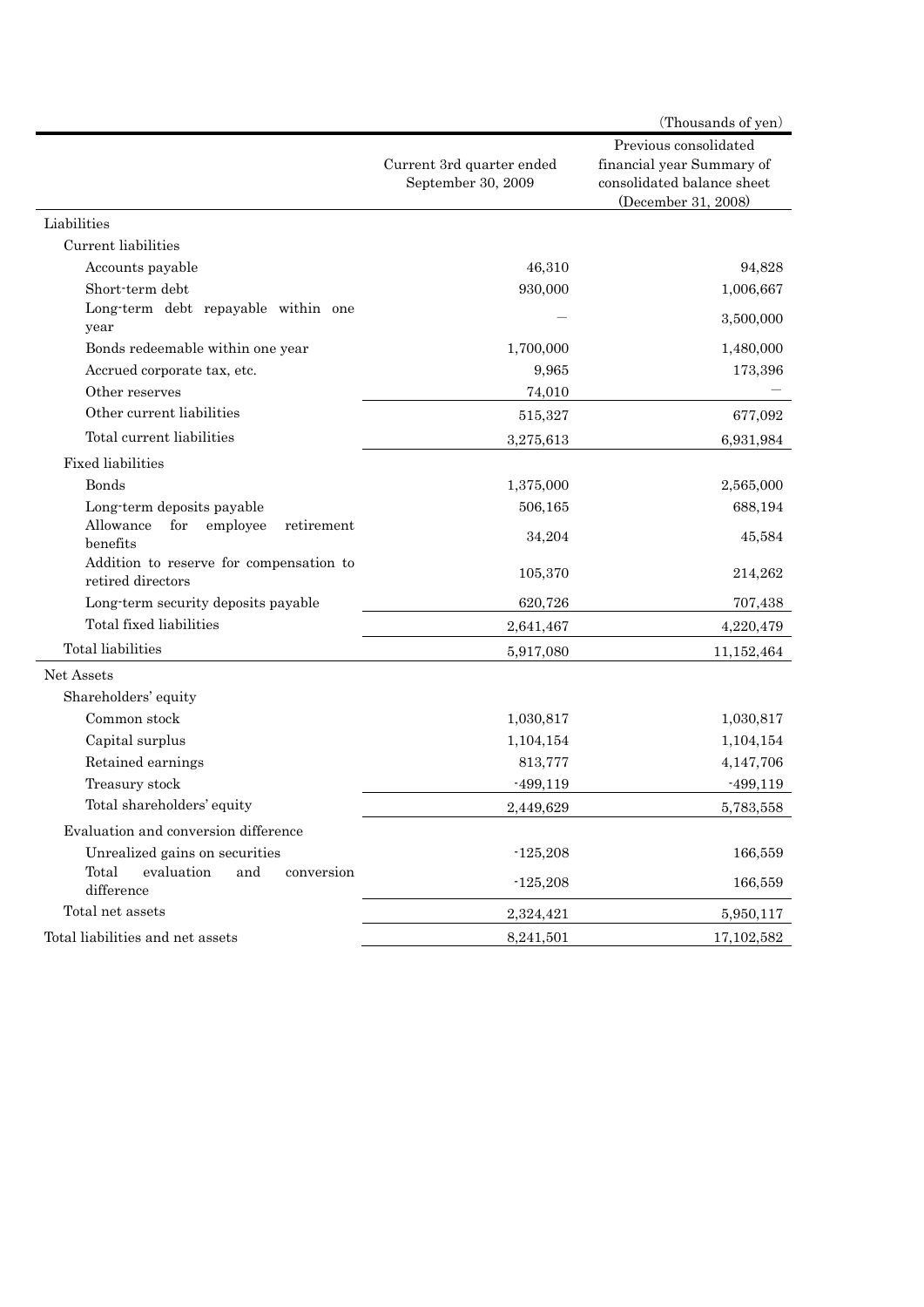(2) Quarterly Consolidated income statements (3rd Quarter YTD)

|                                                                                        | (Thousands of yen)                              |
|----------------------------------------------------------------------------------------|-------------------------------------------------|
|                                                                                        | Current 3rd quarter ended<br>September 30, 2009 |
| Revenue                                                                                |                                                 |
| <b>Consulting Revenue</b>                                                              | 2,178,633                                       |
| Sales of real estate                                                                   | 2,232,732                                       |
| Revenue                                                                                | 4,411,366                                       |
| Operating cost                                                                         |                                                 |
| Operating cost                                                                         | 1,287,173                                       |
| Cost of sales of real estate                                                           | 4,082,135                                       |
| Operating cost                                                                         | 5,369,309                                       |
| Gross operating loss                                                                   | $-957,943$                                      |
| SG&A                                                                                   | 1,588,688                                       |
| Operating loss                                                                         | $-2,546,631$                                    |
| Non-operating income                                                                   |                                                 |
| Interest received                                                                      | 6,062                                           |
| Dividends received                                                                     | 1,224                                           |
| Investment profit on equity method                                                     | 14,928                                          |
| Other non-operating income                                                             | 4,341                                           |
| Non-operating income                                                                   | 42,106                                          |
| Non-operating expenses                                                                 |                                                 |
| Interest paid                                                                          | 62,721                                          |
| Investment loss on equity method                                                       | 497,151                                         |
| Other non-operating expenses                                                           | 22,858                                          |
| Non-operating expenses                                                                 | 582,731                                         |
| Ordinary loss                                                                          | $-3,087,256$                                    |
|                                                                                        |                                                 |
| Extraordinary profit<br>Gain on sale of investment securities                          |                                                 |
|                                                                                        | 177,426                                         |
| Gain on sale of affiliated companies' securities                                       | 137,697                                         |
| Gain on change in equity                                                               | 13,773                                          |
| Extraordinary profit                                                                   | 328,896                                         |
| Extraordinary loss                                                                     |                                                 |
| Loss on retirement of fixed assets                                                     | 158                                             |
| Loss on sales of investment securities                                                 | 33,531                                          |
| Loss on valuation of investment securities                                             | 781                                             |
| Early extra retirement payments                                                        | 43,124                                          |
| Office transfer expenses                                                               | 93,507                                          |
| Extraordinary loss                                                                     | 171,103                                         |
| Current net loss before profit/loss distribution to<br>anonymous association (pre-tax) | $-2,929,463$                                    |
| Dividends distribution from anonymous association                                      | 50,772                                          |
| Current net loss before taxes                                                          | $-2,980,236$                                    |
| Current income taxes                                                                   | 40,103                                          |
| Deferred income taxes                                                                  | 702,872                                         |
| Current income taxes                                                                   | 742,975                                         |
| Net loss                                                                               | $-3,723,211$                                    |
| (3rd Quarter Results of FY2009)                                                        |                                                 |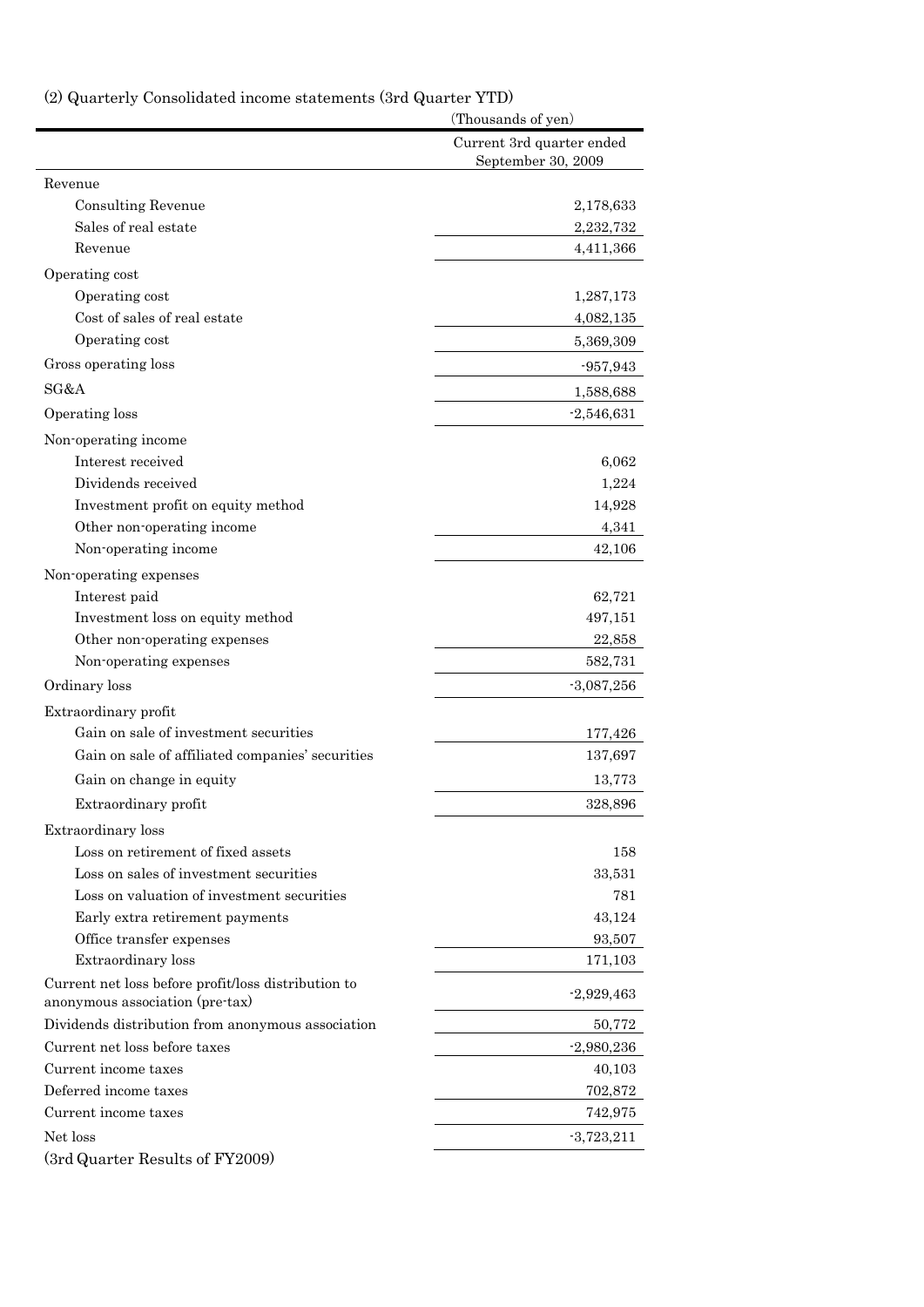|                                                                                        | (Thousands of yen)                              |
|----------------------------------------------------------------------------------------|-------------------------------------------------|
|                                                                                        | Current 3rd quarter ended<br>September 30, 2009 |
| Revenue                                                                                |                                                 |
| <b>Consulting Revenue</b>                                                              | 798,398                                         |
| Sales of real estate                                                                   | 1,351,221                                       |
| <b>Total Revenue</b>                                                                   | 2,149,619                                       |
| Operating cost                                                                         |                                                 |
| Operating cost                                                                         | 485,996                                         |
| Cost of sales of real estate                                                           | 2,984,371                                       |
| Operating cost                                                                         | 3,470,368                                       |
| Gross operating loss                                                                   | $-1,320,748$                                    |
| SG&A                                                                                   | 419,497                                         |
| Operating loss                                                                         | $-1,740,246$                                    |
| Non-operating income                                                                   |                                                 |
| Interest received                                                                      | 2,841                                           |
| Gain on investment of anonymous association                                            | 1,124                                           |
| Other non-operating income                                                             | 813                                             |
| Non-operating income                                                                   | 4,779                                           |
| Non-operating expenses                                                                 |                                                 |
| Interest paid                                                                          | 18,601                                          |
| Investment loss on equity method                                                       | 132,895                                         |
| Other non-operating expenses                                                           | 6,448                                           |
| Non-operating expenses                                                                 | 157,946                                         |
| Ordinary loss                                                                          | $-1,893,412$                                    |
| Extraordinary profit                                                                   |                                                 |
| Gain on sale of affiliated companies' securities                                       | 137,697                                         |
| Extraordinary profit                                                                   | 137,697                                         |
| Extraordinary loss                                                                     |                                                 |
| Early extra retirement payments                                                        | 43,124                                          |
| Office transfer expenses                                                               | 93.507                                          |
| Extraordinary loss                                                                     | 136,631                                         |
| Current net loss before profit/loss distribution to<br>anonymous association (pre-tax) | $-1,892,347$                                    |
| Dividends distribution from anonymous association                                      | 54,228                                          |
| Current net loss before taxes                                                          | $-1,946,576$                                    |
| Current income taxes                                                                   | 12,749                                          |
| Deferred income taxes                                                                  | $-1,286$                                        |
| Current income taxes                                                                   | 11,462                                          |
| Net loss                                                                               | $-1,958,038$                                    |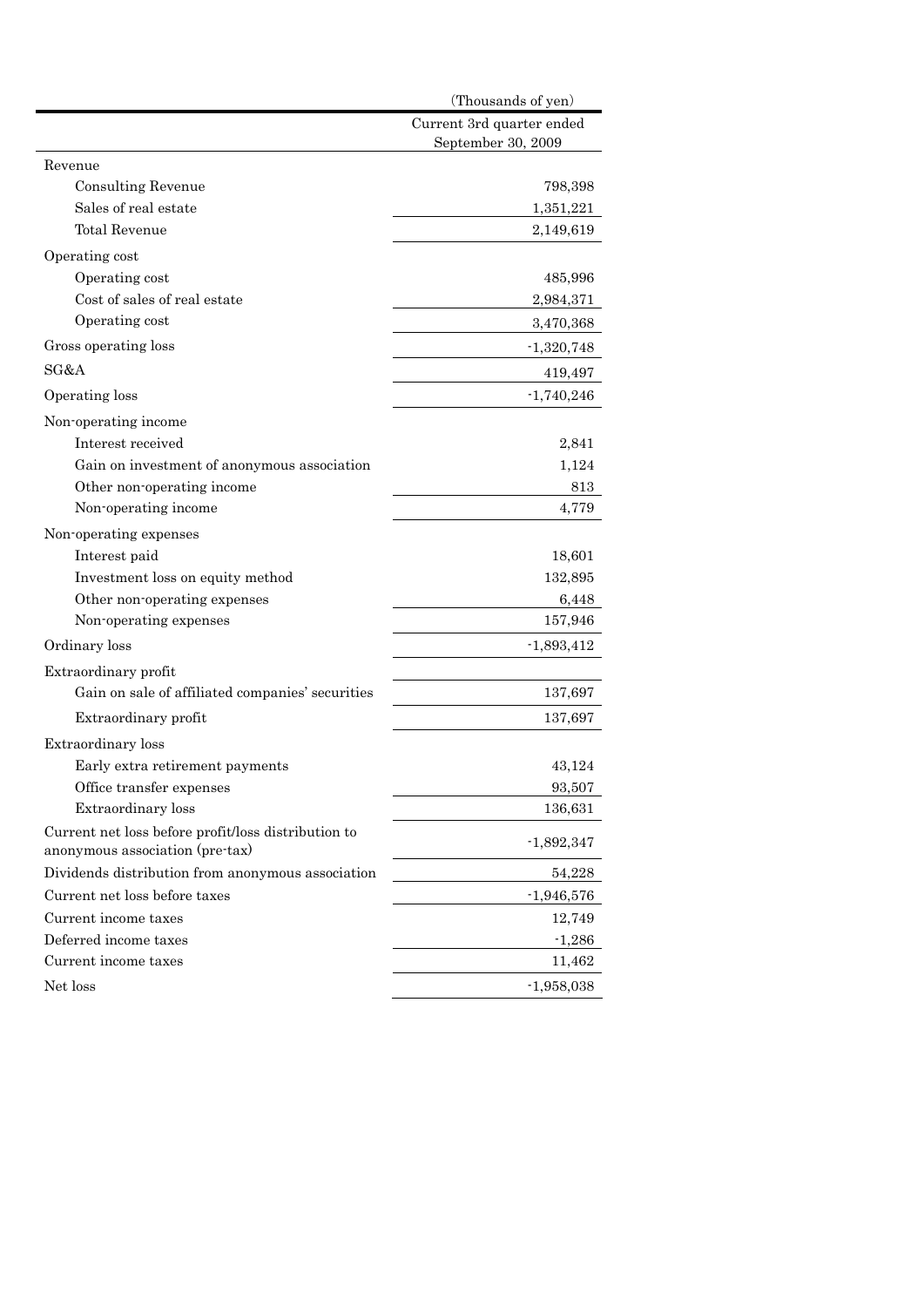# (3) Consolidated quarterly cash flow

|                                                                                 | (Thousand of yen)                               |
|---------------------------------------------------------------------------------|-------------------------------------------------|
|                                                                                 | Current 3rd quarter ended<br>September 30, 2009 |
| Cash flow from operating activities                                             |                                                 |
| Loss before income taxes and minority interests                                 | $-2,980,236$                                    |
| Depreciation                                                                    | 41,428                                          |
| Amortization of goodwill                                                        | 123,062                                         |
| Change in provisions for doubtful accounts (negative indicates decrease)        | 1,962                                           |
| Decrease in reserve for retirement benefits (negative indicates decrease)       | $-11,380$                                       |
| Decrease in reserve for directors' retirement benefits                          | $-108,891$                                      |
| (negative indicates decrease)                                                   |                                                 |
| Increase in other reserves                                                      | 74,010                                          |
| Income from interest and dividends                                              | $-7,286$                                        |
| Interest paid                                                                   | 62,721                                          |
| Equity in losses of affiliates (negative indicate increase)                     | 497,151                                         |
| Loss on revaluation of investments in securities (negative indicate increase)   | 781                                             |
| Gain on sales of investment securities (negative indicate increase)             | $-143,894$                                      |
| Gain on sales of stocks of affiliates (negative indicate increase)              | $-137,697$                                      |
| Loss on retirement of fixed assets                                              | 158                                             |
| Increase in accounts receivable (negative indicate increase)                    | $-15,430$                                       |
| Decrease in real estate for sale (negative indicates increase)                  | 3,569,081                                       |
| Decrease in other current assets (negative indicate increase)                   | 297,189                                         |
| Decrease in accounts payable (negative indicates decrease)                      | $-48,518$                                       |
| Decrease in lease and guarantee deposits received (negative indicates decrease) | $-86,711$                                       |
| Decrease in long-term deposits received (negative indicates decrease)           | $-218,186$                                      |
| Others                                                                          | $-29,011$                                       |
| Subtotal                                                                        | 880,301                                         |
| Interest and dividends received                                                 | 19,886                                          |
| Interest paid                                                                   | $-74,112$                                       |
| Corporate tax paid                                                              | $-158,674$                                      |
| Cash flow from operating activities                                             | 667,401                                         |
|                                                                                 |                                                 |